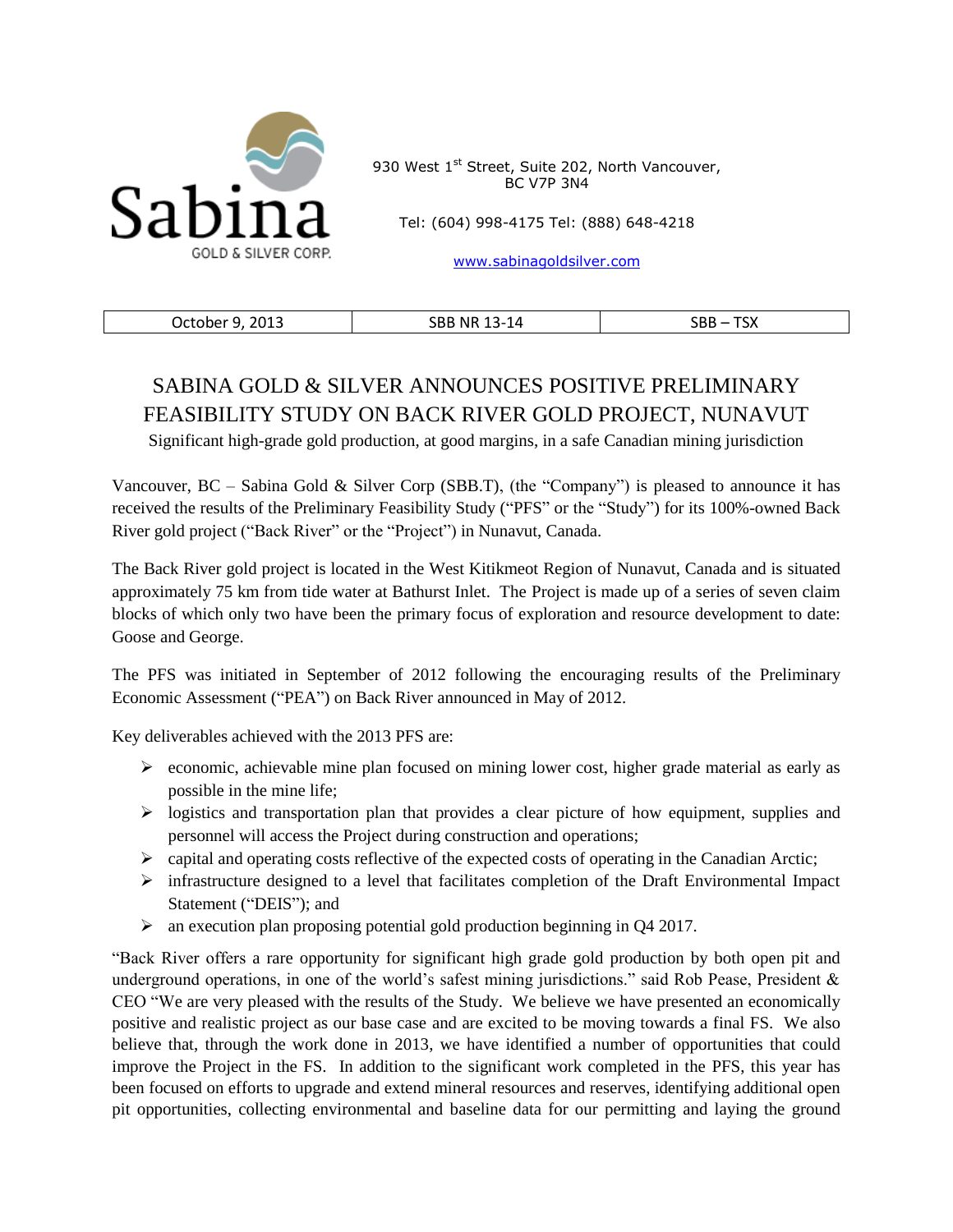work to seek out possible future financing for the Project. The results of this year's drilling are currently being compiled with current data into a new mineral reserve and resource estimate expected during the first quarter of 2014 which will inform the future FS".

The Back River PFS is based on a conventional open pit ("OP") mine supplemented by underground ("UG") operations that feed a 5,000 tonne per day ("tpd") whole ore leach process plant. Operations are designed to produce an average of 287,000 ounces Au per year over the life of mine ("LOM"). The Project would be built over a 24-month period at an initial capital cost of \$605 million with an estimated payback of 3.3 years from the start of operations. The PFS projects a post-tax internal rate of return (IRR) of 16.5% and a net present value (NPV at 5% discount rate) of \$290 million, producing gold at approximately \$685 per oz Au (cash costs including royalties).

The PFS mine plan uses less than 50% of the Project's 2012 mineral resources and has not referenced any of the mineralization identified by drilling completed in 2013. Additionally, exploration drilling has indicated that all of the deposits, particularly Umwelt, continue at depth outside of the currently estimated mineral resource indicating the potential for considerable upside in the future Feasibility Study ("FS") and for the proposed Back River mine going forward.

The PFS presents a mine life of 8.4 years, with the first gold doré scheduled to be poured in Q4 2017. Mine construction and operations would be facilitated by sealift during the summer months, with supplies brought by sealift to Bathurst Inlet and hauled to the Goose mill by winter road. The Back River PFS has been prepared on a standalone basis without reliance on any infrastructure built for the Hackett River Project, although the proposed Hackett infrastructure remains an opportunity going forward.

The Company plans to immediately embark upon a FS. The Back River DEIS is well underway and is anticipated to be filed in early 2014.

The Company expects to end 2013 with approximately \$60 million in cash and equivalents. With the majority of the field work for the FS done in 2013, the Company can continue engineering and permitting efforts on Back River with a modest program for 2014 thereby continuing to de-risk the Back River Project while preserving the Company's treasury in these volatile markets*.* Plans and potential exploration targets for next year's work program and budget are being reviewed and finalized and will be reported in due course.

# **BACK RIVER GOLD PROJECT – PRE-FEASIBILITY**

# **Highlights**

All dollar figures are in Canadian dollars and the Study assumes a US\$1:C\$.95 exchange rate for the economics and capital.

- $\triangleright$  The Project generates a post-tax IRR of 16.5% and NPV (at 5% discount rate) of \$290 million
- $\triangleright$  The Project generates LOM post-tax net cash flow of \$582 million on gross revenues of \$3.3 billion with a payback period of 3.3 years (from start of operations);
- Processing rate of 5,000 tpd producing an average of  $\sim$ 287,000 oz Au per year from open pit and underground operations for a total of 2.4 million oz Au;
- $\triangleright$  Initial capital of \$605 million and sustaining capital of \$226 million;
- Total cash costs of \$685/oz Au LOM including royalties, refining and transport;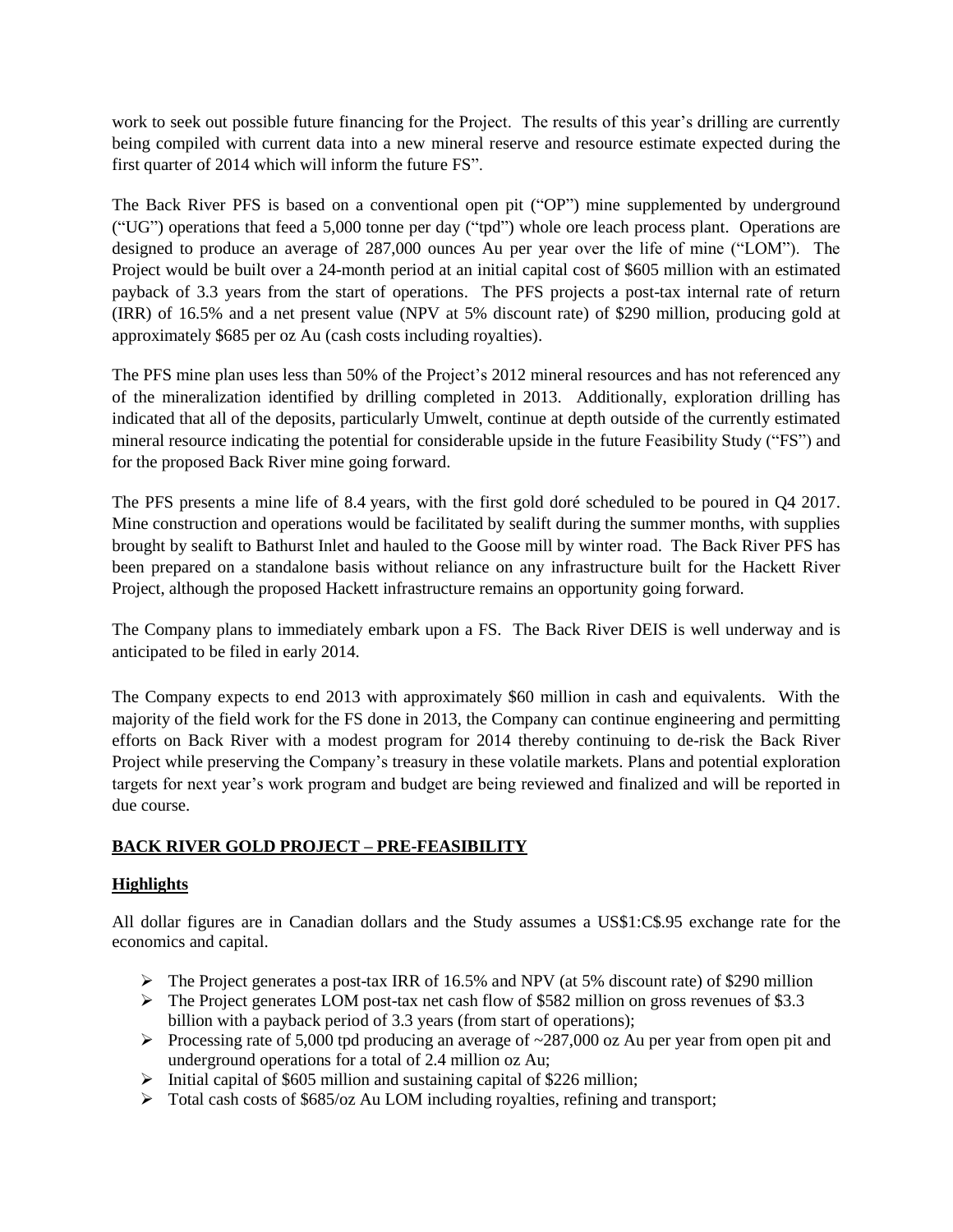- $\triangleright$  A total of 15.0 million tonnes of mineralized material to be milled over 8.4 years with a LOM average grade of 5.69 g/t Au and metallurgical recoveries of 88%;
- $\triangleright$  Base case commodity assumptions of \$1,350/oz gold and \$1.25/litre diesel; and
- $\triangleright$  OP strip ratio of 10:1 over LOM

# **Opportunities for the Feasibility Study**

- **Mineral Reserves**: In compliance with National Instrument 43-101, the PFS used only measured and indicated mineral resources whereas the PEA included inferred mineral resources, resulting in lower ounces of gold produced and a shorter mine life in the PFS compared to the PEA. Drilling done in 2013 is expected to increase both the open pit and underground mineral reserves. Remodelling of the deposits based on 2013 drilling is expected to enable optimization of mine sequencing.
- **Recoveries:** The 2013 PFS identified additional work to be completed on metallurgical testing, primarily on the Llama and Umwelt deposits. Additional variability testing is currently being undertaken for the FS to facilitate a more uniform recovery curve across the deposits.
- **Cost reductions**: A number of opportunities to reduce both capital and operating costs have been identified as a result of the study and will be analysed further for the FS. Opportunities include alternative underground mining methods, potential to reduce pre-strip requirements, preengineered/modular structures for site buildings, alternative tailings disposal options, and/or improved tailings storage design and site earthworks design based on geotechnical data collected in 2013.

# **Economic Sensitivities**

The key Project economic projections are shown in Table 1 at various gold prices:

|                         | Unit      | $-$ \$200/oz | $-100/\text{oz}$ | <b>Base Case</b> | $+100/\text{oz}$ | $+200/\text{o}z$ |
|-------------------------|-----------|--------------|------------------|------------------|------------------|------------------|
| Gold                    | $US\$/oz$ | 1,150        | 1,250            | 1,350            | 1,450            | 1,550            |
| <b>Pre-Tax IRR</b>      | $\%$      | 10.8         | 16.6             | 21.8             | 26.5             | 30.9             |
| Pre-Tax NPV 5%          | C\$M      | 143          | 307              | 471              | 635              | 799              |
| <b>Pre-Tax Payback</b>  | Years'    | 4.5          | 3.7              | 3.0              | 2.7              | 2.4              |
| <b>Post-Tax IRR</b>     | $\%$      | 7.9          | 12.5             | 16.5             | 20.4             | 23.9             |
| Post-Tax NPV 5%         | CSM       | 67           | 179              | 290              | 401              | 511              |
| <b>Post-Tax Payback</b> | years     | 4.8          | 4.0              | 3.3              | 2.9              | 2.6              |

# *Table 1: 2013 PFS Economics Gold Price Sensitivity*

1. From the start of operations

# *2013 PFS Parameters*

The PFS was led by Tetra Tech (processing, on-site infrastructure, off-site infrastructure, capital costs, operating costs, financial analysis and report preparation) and contributed to by AMC Mining Consultants (Canada) Ltd., ("AMC") (Geology and Mining), Knight Piesold Ltd. ("KP") (TSF Design, Geotechnical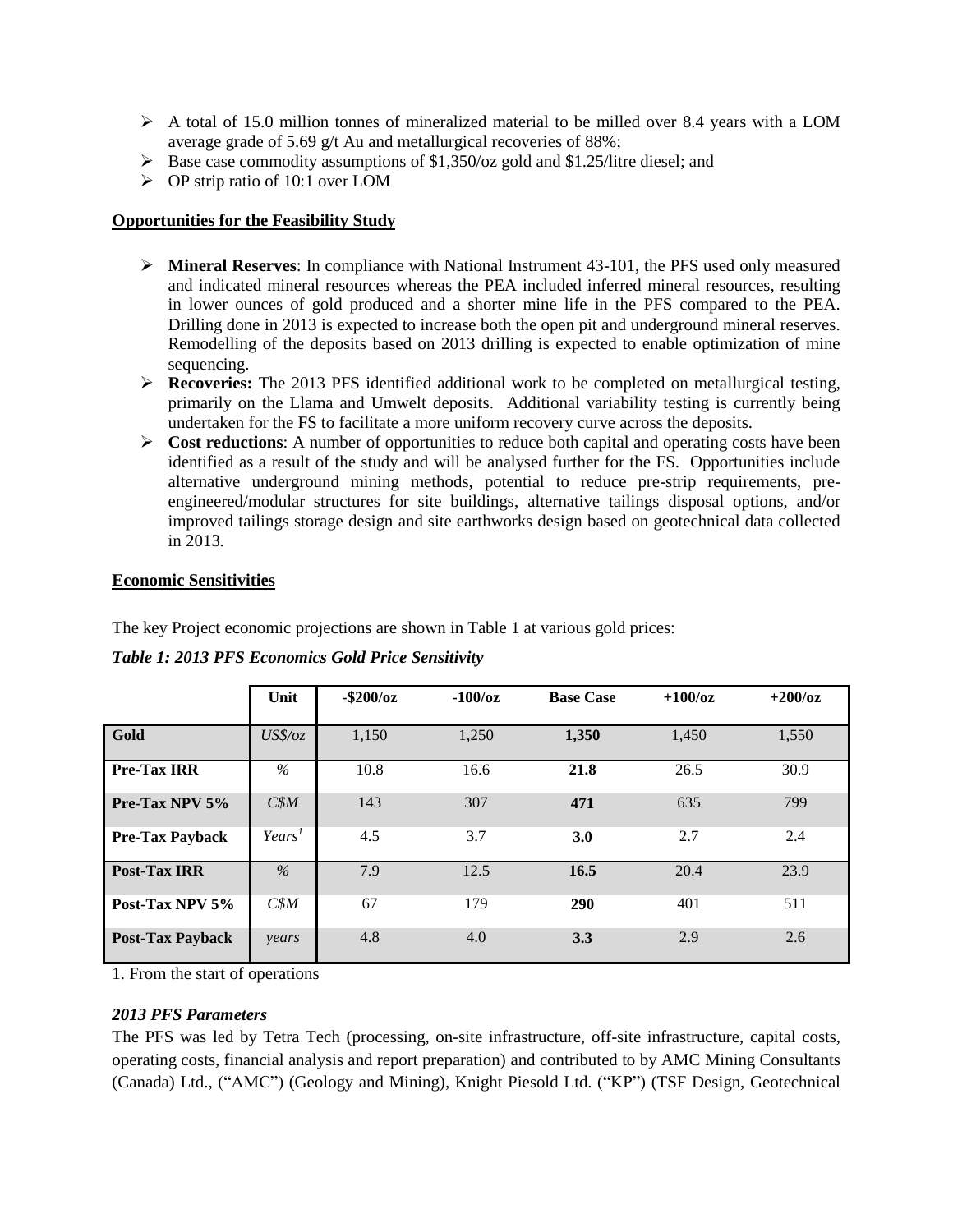and Water Management) and Merit Consultants International Inc. ("Merit") (CAPEX Review and Execution Plan).

# *Table 2: PFS Parameters*

| <b>Projected LOM Production</b>           |                       |                      |                     |
|-------------------------------------------|-----------------------|----------------------|---------------------|
| Run of Mine Mat. ("ROM") to Process -     |                       |                      |                     |
| O/P                                       | Kt                    | 12,825               | 85%                 |
| ROM to Process - U/G                      | Kt                    | 2,165                | 15%                 |
| <b>ROM</b> to Process - Total             | Kt                    | 14,990               | 100%                |
|                                           |                       |                      |                     |
| ROM Grade to Process - O/P                | $g/t$ Au              | 5.3                  |                     |
| ROM Grade to Process - U/G                | $g/t$ Au              | 8.11                 |                     |
| <b>ROM Grade to Process - Average</b>     | $g/t$ Au              | 5.69                 |                     |
|                                           |                       |                      |                     |
| <b>Operating Metrics</b>                  |                       |                      |                     |
| LOM Production - O/P                      | K oz Au               | 2,177                | 79%                 |
| LOM Production - U/G                      | K oz Au               | 564                  | 21%                 |
| <b>LOM Production - Total</b>             | $K$ oz Au             | 2,741                | $100\%$             |
|                                           |                       |                      |                     |
| Avg. Annual Production                    | K oz Au / year        | 287.2                |                     |
| Mine Life                                 | Years                 | 8.4                  |                     |
|                                           |                       |                      |                     |
| O/P Strip Ratio                           |                       | 10:1                 |                     |
|                                           |                       |                      |                     |
| Mill Design Throughput                    | tpd                   | 5,000                |                     |
| <b>Gold Recovery</b>                      | $\%$                  | 88%                  |                     |
| <b>Capital Costs (\$M)</b>                |                       |                      |                     |
|                                           |                       |                      |                     |
|                                           |                       |                      |                     |
| <b>Direct Costs</b>                       | <b>Pre-Production</b> | <b>Sustaining</b>    | <b>Total</b>        |
| Overall Site                              | 16                    |                      | 16                  |
| Mining                                    | 98<br>24              | 154                  | 252<br>24           |
| Ore Handling                              | 68                    |                      | 68                  |
| Processing<br>Infrastructure              | 55                    | 12                   | 67                  |
|                                           | 30                    | 60                   | 90                  |
| Tailings                                  | 21                    |                      | 21                  |
| Port Facility                             | 3                     |                      | 3                   |
| Air Strip<br><b>External Access Roads</b> | 24                    |                      | 24                  |
|                                           | 339                   |                      |                     |
| <b>Subtotal Direct Costs</b>              |                       | 226                  | 565                 |
| <b>Indirect Costs</b>                     |                       |                      |                     |
| <b>Owner's Costs</b>                      | 28                    |                      | 28                  |
| Project Indirects                         | 156                   |                      | 156                 |
| Contingency                               | 82                    |                      | 82                  |
| <b>Total</b>                              | 605                   | 226                  | 831                 |
| <b>Closure Costs</b>                      |                       | 83                   |                     |
|                                           |                       |                      |                     |
| <b>Operating Costs</b>                    | \$000/a<br>77,325     | \$/t milled<br>43.33 | 9/Oz/Au<br>\$269.26 |
| Mining<br>Process                         | 42,958                | 24.08                | 149.59              |
| <b>Surface Services</b>                   | 12,014                | 6.73                 | 41.83               |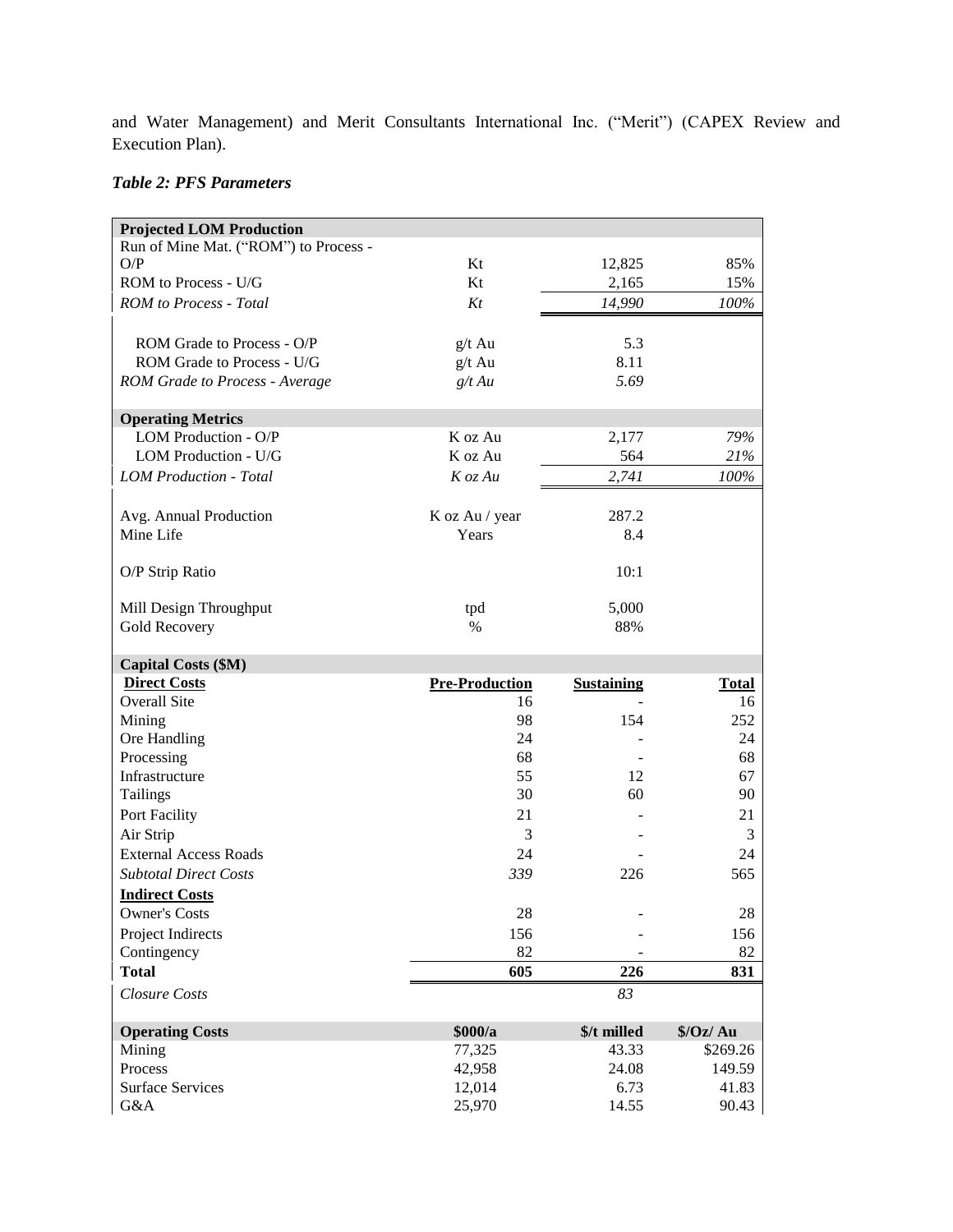| <b>Tailings Management</b>                    | 1,844             | 1.03    | 6.42     |
|-----------------------------------------------|-------------------|---------|----------|
| Freight Costs (Ocean/Port/Ice Roads)          | 15,253            | 8.55    | 53.12    |
| Ore Hauling (George to Goose)                 | 5,387             | 3.02    | 18.76    |
| <b>Total</b>                                  | 180,751           | 101.29  | 629.41   |
| <b>Total Cash costs (including royalties,</b> |                   |         |          |
| refining and transport)                       |                   | 685.00  |          |
| All in costs including cost of capital        |                   |         | 1,064.00 |
| <b>Financial Metrics</b>                      |                   |         |          |
| <b>Based Case Gold Price</b>                  | $\sqrt{2}$ /0z Au | \$1,350 |          |
| Pit Design Gold Price                         | $\sqrt{2}$ /0z Au | \$1,250 |          |
| <b>Exchange Rate</b>                          | $CS:US\$          | \$0.95  |          |
| <b>Average NSR Royalty</b>                    | $\%$              | 3.4%    |          |

# *Infrastructure*

The evaluation of infrastructure needs at Back River assumes a standalone project and makes no allowances for benefits from any future infrastructure being proposed by Glencore Xstrata for the Hackett River Project.

It is assumed that port facilities and laydown areas at Bathurst Inlet will be established to allow for resupply via annual sealift. Buildings and a small camp will be established at Bathurst Inlet to provide for the storage of and other items. An annual winter road will be constructed to transport staged supplies to the mine site. All roads at the Goose and George facilities, including roads to the waste rock dumps and tailings facility (in the case of Goose), will be permanent all-season roads. George material will be stockpiled and trucked to the mill by winter road. An all-weather airstrip and control tower capable of servicing Hercules C-130 freight aircraft, as well as Code C Turboprop Aircraft will be constructed about 5km southeast of the main facilities at Goose.

# *Power*

The PFS assumes 100% on-site diesel generated power at Goose, George and Bathurst Inlet. A bulk diesel price of \$1.25/litre was projected using rack pricing from the Canadian east coast and estimated transportation costs to the Project. The estimated power unit cost averages \$0.304/kWh. The average annual process related power consumption was estimated to be approximately 57 GWh.

# *Mining*

The mineralized zones will be mined with conventional open-pit and underground mining methods. Deposits mined: Umwelt (OP and UG), Llama (OP), Goose (OP) and the satellite George deposits (OP).

| <b>Deposit</b>         | Unit | <b>Pre-production</b> | Years 1 to 4 | Years 5 to 9 | <b>Total</b> |
|------------------------|------|-----------------------|--------------|--------------|--------------|
| Umwelt Pit             | kt   | 1,228                 | 3,035        | 0            | 4,263        |
| Llama Pit              | kt   | $\boldsymbol{0}$      | 2,565        | $\theta$     | 2,565        |
| Goose Main Pit         | kt   | $\Omega$              | 2.412        | 2,310        | 4,722        |
| George Pits            | kt   | 0                     | 0            | 1.274        | 1,274        |
| Umwelt Underground     | kt   | $\Omega$              | 342          | 1.822        | 2,164        |
| <b>Total Ore Mined</b> | kt   | 1.228                 | 8.354        | 5,406        | 14,989       |
| Plant Feed             | kt   | 0                     | 7.026        | 7.963        | 14,989       |

# *Table 3: Mining Schedule*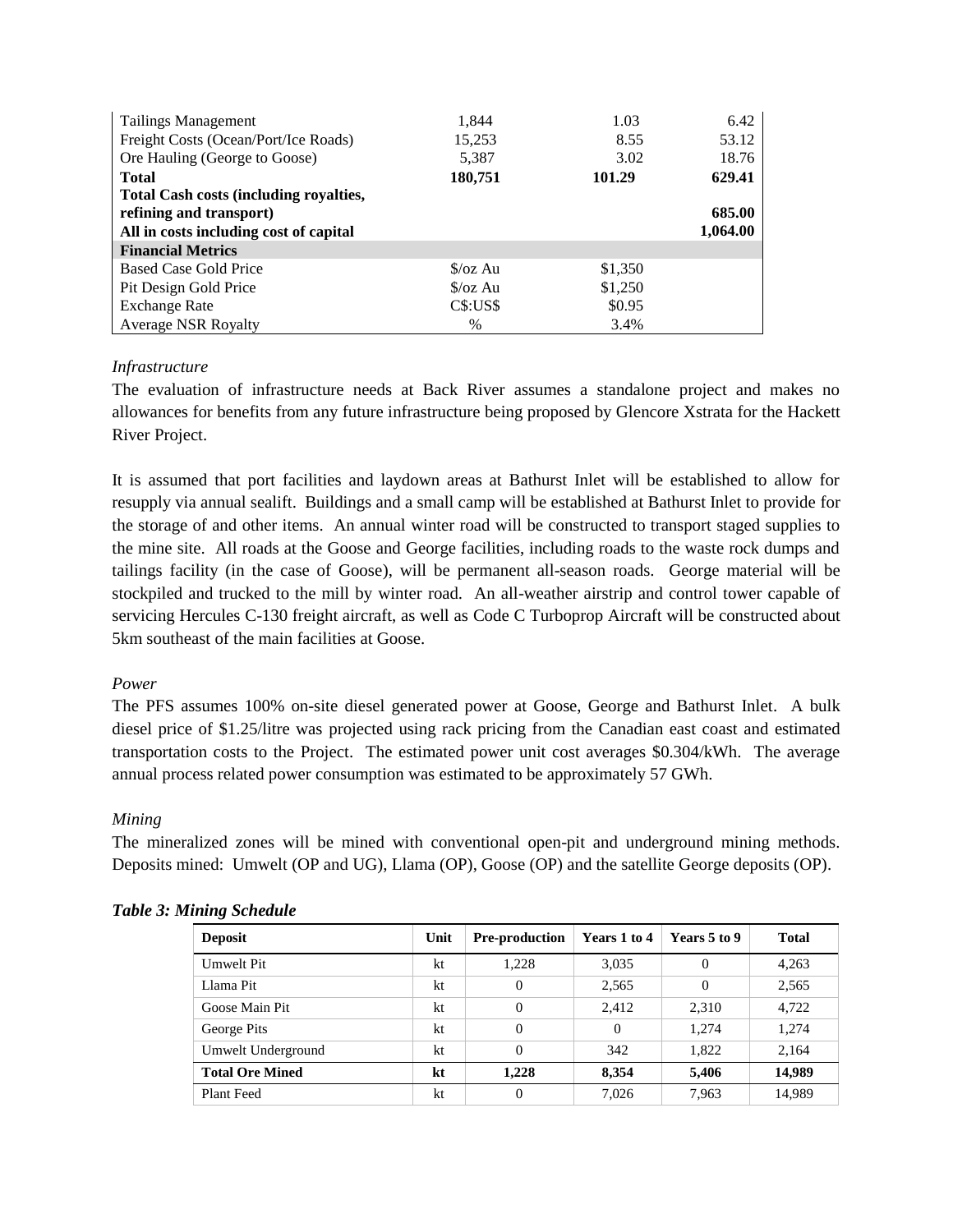| <b>Head Grade</b>                     | $g/t$ Au | 6.67  | 4.82  | 5.69  |
|---------------------------------------|----------|-------|-------|-------|
| Recovery                              | $\%$     | 87.0  | 89.3  | 88.0  |
| <b>Average Annual Recovered Metal</b> | koz      | 327.8 | 250.3 | 287.2 |

The mine plan in the PFS has been developed with a focus on higher grade, near-surface OP material to the process plant early in the mine life while deferring UG activities.

In the PFS OP mining operations will be carried out with an initial equipment fleet comprising two 76 mm ore drills, two 152 mm waste drills, one  $11m<sup>3</sup>$  front end loader, one 13m<sup>3</sup> front end loader, one 96t haul truck, and six 136t haul trucks. This fleet will be supplemented with back up graders, and track and rubber tired dozers. A 5 m bench height has been selected for mining in ore and a 10 m bench height has been selected for mining in waste.

UG mining operations will be carried out using post pillar cut-and-fill mining techniques. UG mining will be completed with a combination of two-boom jumbos, 14 t load haul dump vehicles and 40t trucks.

# *Processing & Recovery*

Gold will be recovered by techniques that include conventional crushing and grinding, gravity concentration cyanidation by carbon-in-leach ("CIL") and gold recovery from loaded carbon to produce gold doré. LOM average gold recoveries in the PFS are estimated to average 88%.

# *Tailings*

Tailings from the mill will be stored sub-aqueously in a single tailings storage facility located adjacent to the proposed process plant and Umwelt and Llama open pits.

# *Royalties and Income Taxes*

Royalties and income taxes have been calculated based on estimated deductions related to expenditures contemplated in the Study and including utilization of existing tax assets of the Company. Over the LOM, taxes average 16% of pre-tax operating cash flow and include both federal and territorial income tax and territorial royalties. Third party net smelter royalties average 3.4% of net revenue over the LOM.

All Federal and territorial taxes and royalties were calculated by PricewaterhouseCoopers LLP based on the economic evaluation in the Study prepared by Tetra Tech.

# **Mineral Resources and Reserves**

| Table 4: Back River Mineral Resource Estimate – March 31, 2013 |  |  |  |  |  |  |  |  |  |
|----------------------------------------------------------------|--|--|--|--|--|--|--|--|--|
|----------------------------------------------------------------|--|--|--|--|--|--|--|--|--|

| <b>Classification</b>        | Tonnes (kt) | Au $(g/t)$ | Metal (koz Au) |
|------------------------------|-------------|------------|----------------|
| Measured                     | 2,168       | 4.4        | 304            |
| Indicated                    | 21,481      | 6.2        | 4,258          |
| Total Measured and Indicated | 23,649      | 6.0        | 4.562          |
| Inferred                     | 7,288       | 8.0        | 1,879          |

Notes: CIM definitions were used for the mineral resources.

Open pit mineral resources are constrained by an optimized pit shell at a gold price of US\$1,500 oz.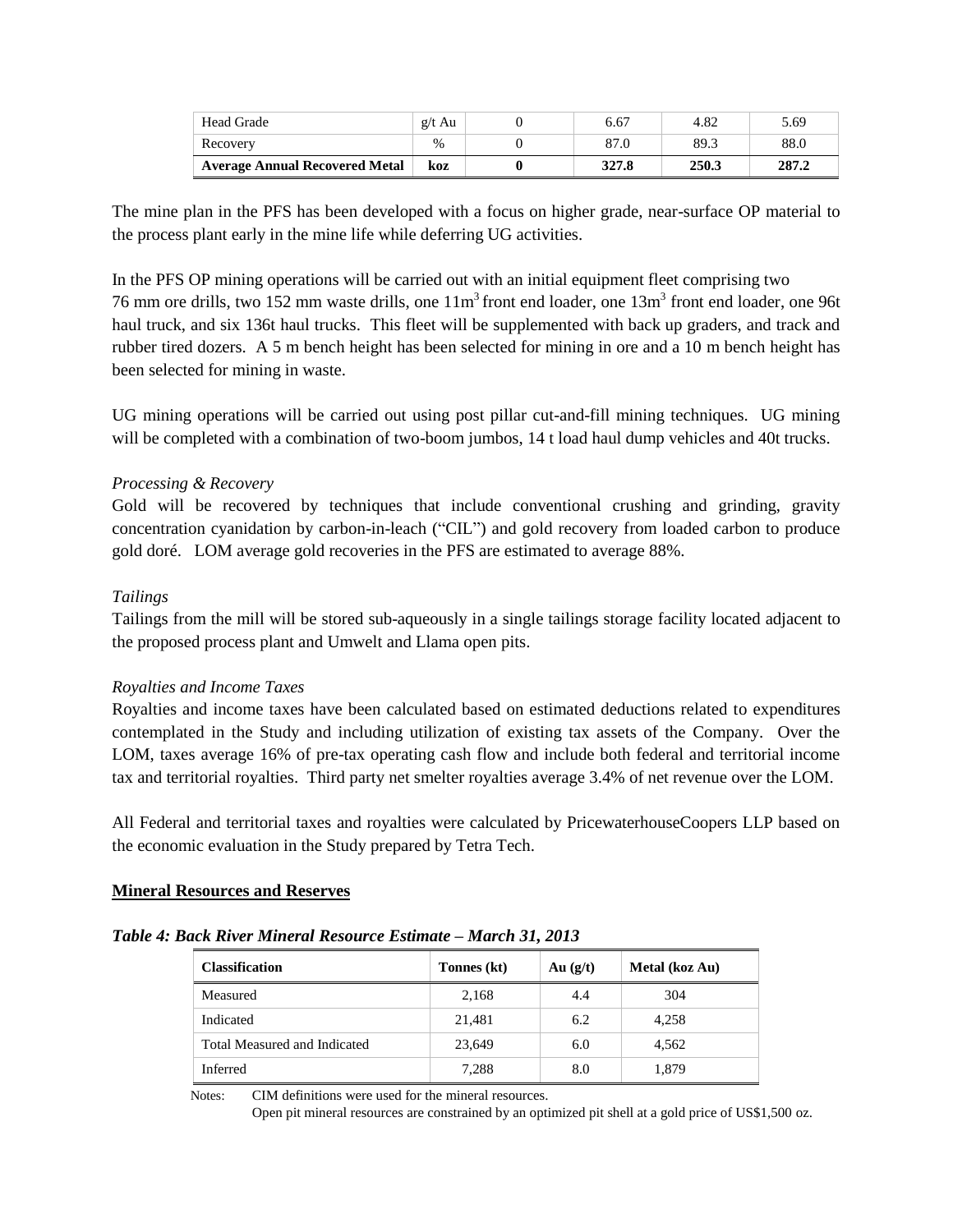The cut-off grade applied to the open pit mineral resources is 1.0  $g/t$  gold. The underground mineral resource cut-off grade is 4.0 g/t Au for all deposits except Umwelt, which is at 5.0 g/t.

The George mineral resources (LCP-North, LCP-South, Locale 1, Locale 2, GH, and Slave) were estimated within mineralized domains expanded to a minimum width of 2 m for the underground mineral resources.

The mineral resource estimates for the Goose Main, Umwelt, and Llama deposits have been estimated by Ms. D. Nussipakynova, P.Geo., of AMC. The mineral resource estimates for the LCP-North, LCP-South, Locale 1, Locale 2, GH, and Slave deposits have been estimated by Dr. A. Fowler MAusIMM CP(Geo) of AMC both Qualified persons under National Instrument 43-101.("NI 43-101")

Includes drilling results up to December 31, 2012.

The numbers may not add due to rounding.

*Mineral resources that are not mineral reserves do not have demonstrated economic viability. Mineral resource estimates do not account for mineability, selectivity, mining loss and dilution. These mineral resource estimates include inferred mineral resources that are normally considered too speculative geologically to have economic considerations applied to them that would enable them to be categorized as mineral reserves. There is also no certainty that these inferred mineral resources will be converted to measured and indicated categories through further drilling, or into mineral reserves, once economic considerations are applied.* 

| Area                             | <b>Classification</b> | Tonnes (kt) | Au(g/t)                      | <b>Contained Au (koz)</b> |
|----------------------------------|-----------------------|-------------|------------------------------|---------------------------|
| Total Open Pit                   | Proven                | 1,890       | 4.56                         | 277                       |
|                                  | Probable              | 10,935      | 5.40                         | 1,900                     |
| Total Underground                | Proven                |             | $\qquad \qquad \blacksquare$ |                           |
|                                  | Probable              | 2,165       | 8.11                         | 564                       |
| <b>Total Back River Property</b> | Proven                | 1,890       | 4.56                         | 277                       |
|                                  | <b>Probable</b>       | 13,100      | 5.85                         | 2,464                     |

*Table 5: Back River Mineral Reserve Estimate – May 1, 2013*

Notes: For the open pit mineral reserve estimate, a 1.52 g/t COG was used for the Goose deposits and a 2.00 g/t COG was used for the George deposits.

A COG of 6.00 g/t was used for the underground mineral reserve estimate, based on an operating cost estimate of \$231.30/t.

A gold price of US\$1,250/troy ounce is assumed.

Mineral reserves are based on measured and indicated mineral resources only.

An exchange rate of Cdn\$1.00 to US\$1.00 was assumed.

Mineral reserve numbers have been adjusted for dilution and mining recovery

The mineral reserve estimate for the Back River deposits was estimated by Herbert Smith, P. Eng of AMC, a Qualified Person under NI 43-101.

The mineral reserve estimations take into consideration on-site operating costs (mining, processing, site services, general and administration), geotechnical analysis for both open pit wall angles and underground stope size, metallurgical recoveries, and selling costs in determining cut-off grades. In addition, the mineral reserves incorporate allowances for mining recovery and dilution, and overall economic viability.

#### **Permitting**

In June 2012, the Company submitted a preliminary project description on Back River to the Nunavut Water Board ("NWB") and the Nunavut Impact Review Board ("NIRB"). In December, 2012, the Minister of Aboriginal and Indian Affairs and Northern Development decided that the project would undergo a Part 5 review, as the Company had expected. Guidelines were issued by NIRB and a DEIS is currently being prepared for submission to NIRB the first quarter of 2014. The Final EIS will be informed by the FS and is expected to be completed by the end of 2014 or early 2015.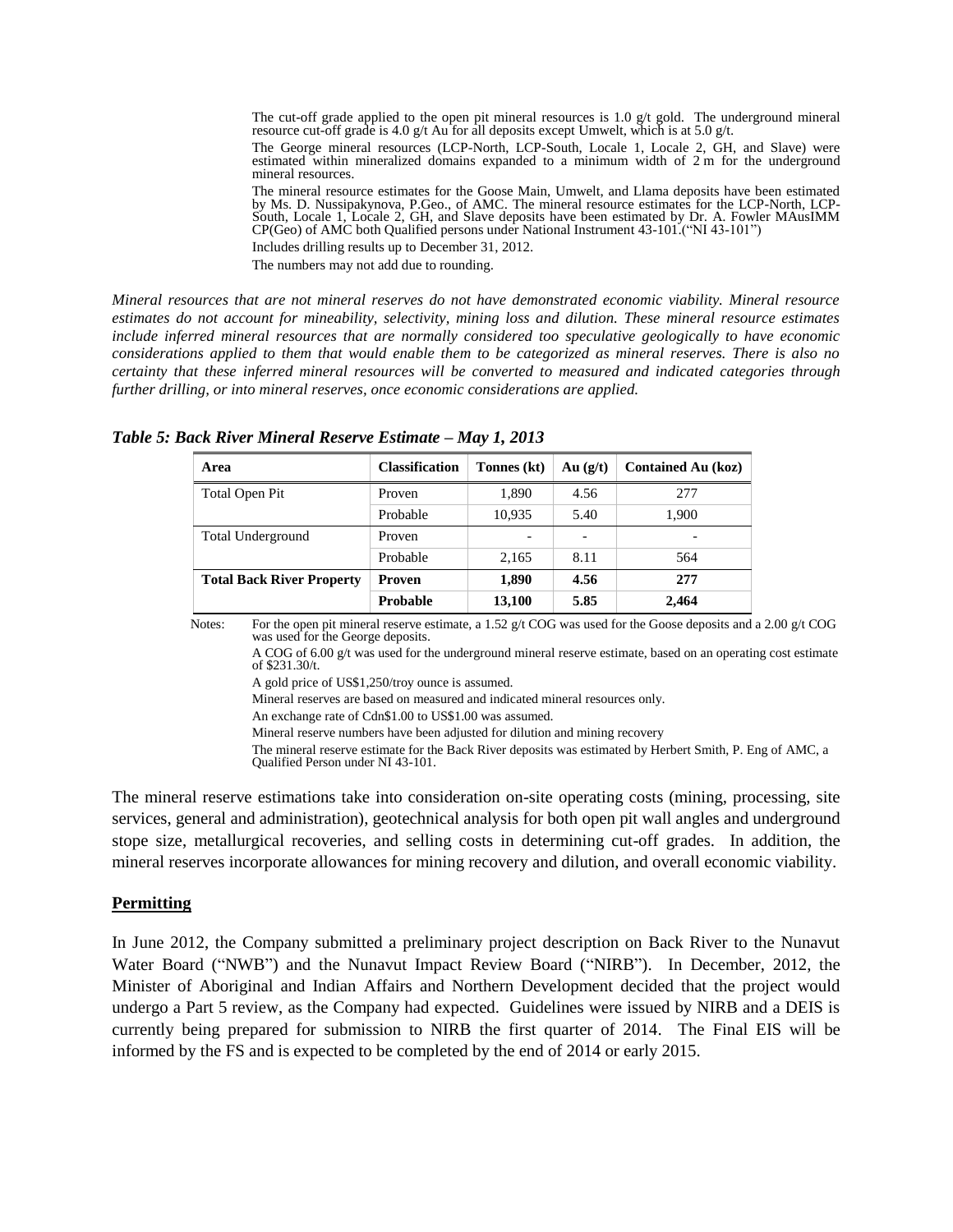A Technical Report for the Back River PFS, compliant with NI 43-101, will be filed on SEDAR [\(www.sedar.com\)](http://www.sedar.com/) within 45 days.

# **Authors and Qualified Persons Statement**

The PFS was prepared under the direction of Tetra Tech by leading independent industry consultants, all Qualified Persons (QP) under National Instrument 43-101. The QPs have reviewed and approved the content of this news release. The following consultants and QPs participated in the PFS:

| John Huang, Ph.D., P. Eng. | Tetra | off-site<br>infrastructure,<br>Processing,<br>on-site              |
|----------------------------|-------|--------------------------------------------------------------------|
| Hassan Gharffari, P. Eng.  | Tech  | infrastructure, capital costs, operating costs, financial analysis |
| Hafez,<br>Sabry<br>Abdel   |       | and report preparation                                             |
| Ph.D., P. Eng              |       |                                                                    |
| Harvey<br>Wayne<br>Stoyko, |       |                                                                    |
| P.Eng                      |       |                                                                    |
| Graham Wilkins, P. Eng.    |       |                                                                    |
| John Morton Shannon, P.    | AMC   | Mining & Geology                                                   |
| Geo                        |       |                                                                    |
| Andrew Fowler.             |       |                                                                    |
| Ph.D.MAusIMM, CP (Geo)     |       |                                                                    |
| Dinara Nussipakynova, P.   |       |                                                                    |
| Geo                        |       |                                                                    |
| Herbert Smith, P.Eng       |       |                                                                    |
|                            |       |                                                                    |
| Les Galbraith, P. Eng.     | KP    | TSF design, geotechnical and water management                      |
| Alistair Kent, P. Eng.     | Merit | <b>Execution Plan</b>                                              |

The Qualified Person under NI 43-101 for Sabina Gold & Silver Corp. is Wes Carson, P.Eng Vice-President, Project Development, who has reviewed the content of this news release and approved its dissemination.

# **Exercise Of Special Warrants**

As previously disclosed, pursuant to an asset purchase agreement dated March 27, 2009 between the Company and Dundee Precious Metals ("DPM"), on June 9, 2009 the Company acquired the Back River Project from DPM for the following consideration: (i) \$7 million in cash, (ii) 17 million common shares, (iii) Series A special warrants ("Series A Special Warrants") exercisable upon the occurrence of certain events of the Company to acquire, for no additional consideration, 5,000,000 class A units ("Class A Units"), and (iv) Series B special warrants ("Series B Special Warrants") exercisable upon the occurrence of certain events of the Company to acquire, for no additional consideration, 5,000,000 class B units ("Class B Units").

Each Class A Unit and Class B Unit consists of one Common Share and one half of one share purchase warrant ("Warrants"). Each whole Warrant if issued, will be exercisable until June 9, 2014 to purchase one Common Share at a price of \$1.07 (the "Exercise Price"). For additional information regarding the Series A Special Warrants and the Series B Special Warrants, please see the Company's news releases dated March 30, 2009 and June 10, 2009.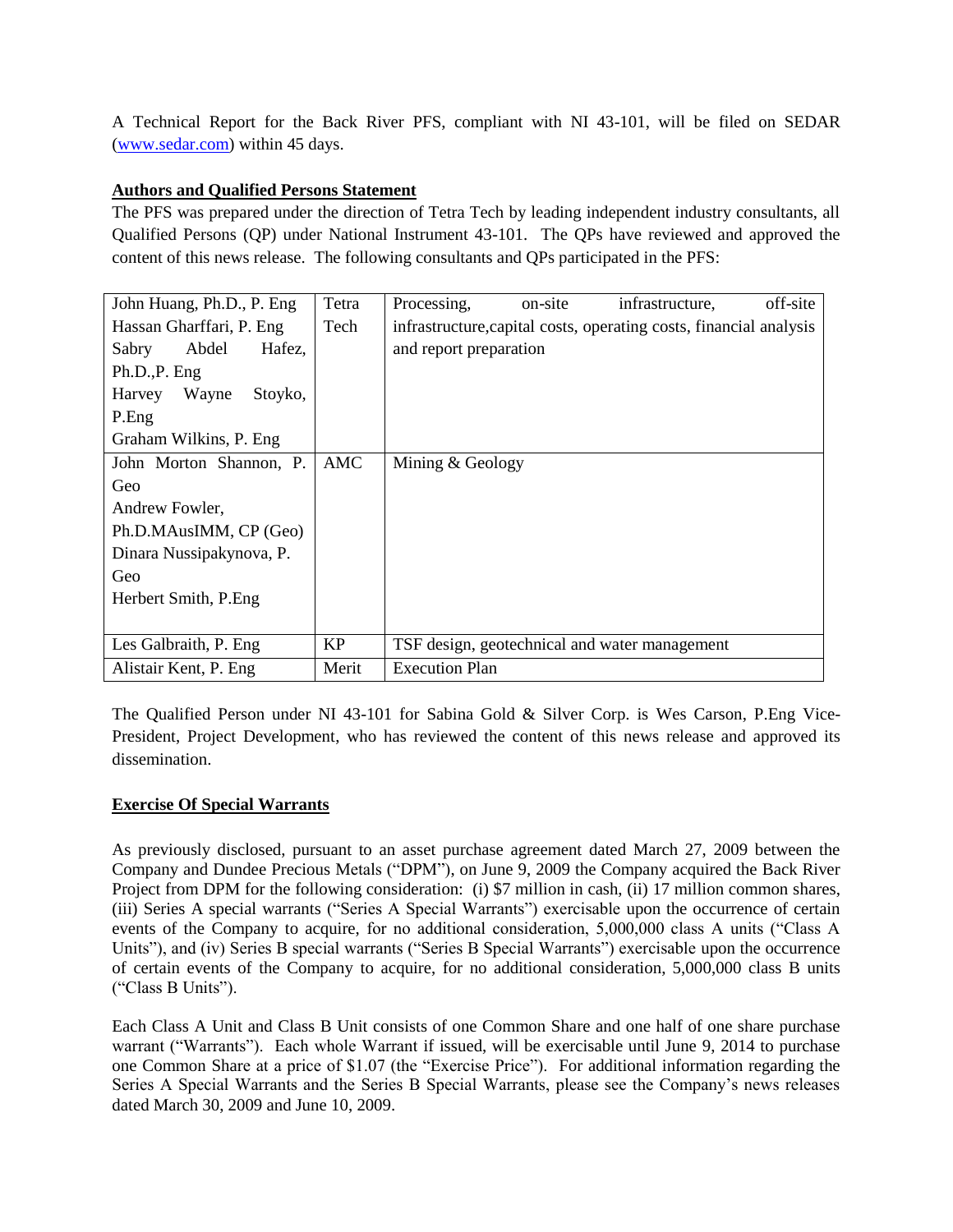The terms of the Series A Special Warrants provide that they are deemed to be exercised as a result of a decision made by the Board of Directors of Sabina, to proceed with the preparation of a FS on all or part of the Back River Project. As such decision has been made, the Series A Special Warrants have been automatically exercised and the Class A Units, consisting of 5,000,000 common shares and warrants exercisable to acquire 2,500,000 common shares have been issued to DPM.

# **SABINA GOLD & SILVER CORP**

Sabina Gold & Silver Corp. is an emerging precious metals company with district scale, world class undeveloped assets in one of the world's newest, politically stable mining jurisdictions: Nunavut, Canada.

Sabina's Nunavut properties consist of the Back River Gold Project, the Wishbone Claims, a vastly prospective grass roots project and the Hackett River silver royalty all located in Nunavut. The silver royalty on Xstrata's Hackett River silver production is comprised of 22.5% of the first 190 million ounces produced and 12.5% of all silver produced thereafter.

The Company expects to end the year with \$60 million in cash and equivalents.

For further information please contact:

Nicole Hoeller, Vice-President, Communications: **1 888 648-4218 [nhoeller@sabinagoldsilver.com](mailto:nhoeller@sabinagoldsilver.com)**

#### **Forward Looking Statements**

This news release contains "forward-looking information" within the meaning of applicable securities laws (the "forward-looking statements"), including our belief as to the extent, results and timing of exploration programs and various studies including the FS and the EIS, and exploration results, the results of the PFS, the potential tonnage, grades and content of deposits, timing, establishment and extent of resources and reserves estimates, potential production from and viability of the Company's properties, production and operating costs and permitting submission, timing and receipt of necessary permits and project approvals for future operations and access to project funding. These forward-looking statements are made as of the date of this news release. Readers are cautioned not to place undue reliance on forward-looking statements, as there can be no assurance that the future circumstances, outcomes or results anticipated in or implied by such forward-looking statements will occur or that plans, intentions or expectations upon which the forward-looking statements are based will occur. While we have based these forward-looking statements on our expectations about future events as at the date that such statements were prepared, the statements are not a guarantee that such future events will occur and are subject to risks, uncertainties, assumptions and other factors which could cause events or outcomes to differ materially from those expressed or implied by such forward-looking statements. Such factors and assumptions include, among others, the effects of general economic conditions, commodity prices, changing foreign exchange rates and actions by government and regulatory authorities and misjudgments in the course of preparing forward-looking statements. In addition, there are known and unknown risk factors which could cause our actual results, performance or achievements to differ materially from any future results, performance or achievements expressed or implied by the forward-looking statements. Known risk factors include risks associated with exploration and project development; the need for